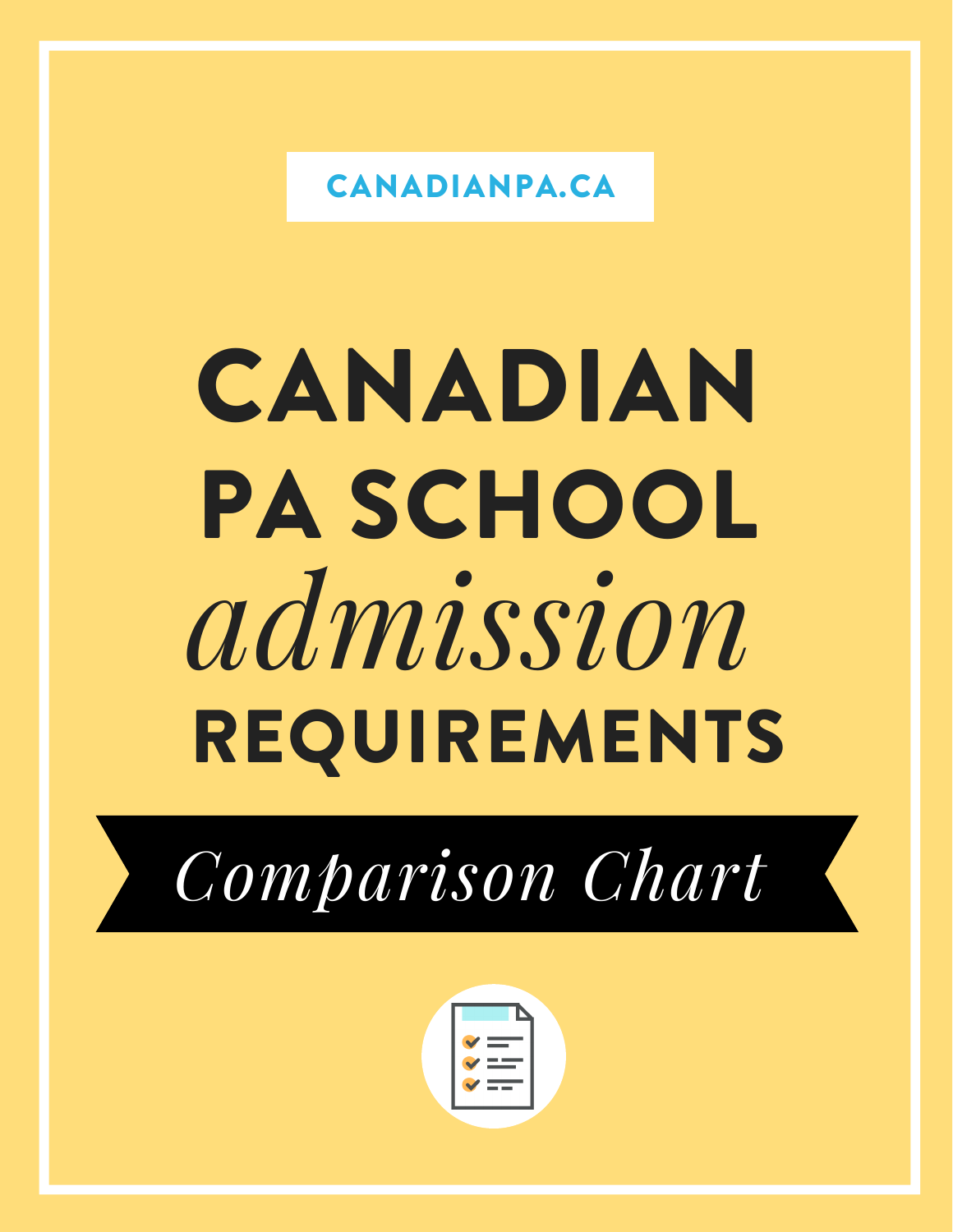# *Welcome!*

Hi, I'm Anne! A Canadian trained and practicing Physician Assistant. I graduated from the McMaster PA Program and now practice as a Physician Assistant in Orthopaedic Surgery. I am passionate about educating others on the role of the PA profession and how it can make an impact in primary care practices, and surgical/non-surgical specialties.



**I created this free guide to help you on your journey to becoming a Canadian health care professional.** I was once in the position to find a career that I wanted to pursue and had to plan my undergraduate study, and fulfillment of program prerequisites accordingly.

## **IMPORTANT NOTES ABOUT THIS FREE ADMISSIONS GUIDE:**

- **This is a** *summarized* **overview of PA applications,** the most up-to-date information is available on the official PA program websites.
- **Don't forget to** *include and submit ALL aspects of the application on time*, this PDF overview does not include all of that (e.g. English Language Proof documentation, transcription conversations for schools outside of Canada, etc.)

To see more articles on how to enhance your PA application, visit the Canadian Pre-PA [Resources.](http://canadianpa.ca/prepa) Articles include how to approach GPA, what undergrad courses to take and more!

Don't hesitate to get in touch at anne@canadianpa.ca if you have any questions (or insights!). I'd love to hear from you.

#### **CHEERS,**

#### **ANNE**

**\_\_\_\_\_\_\_\_\_**

**P.S.** Join the Canadian Pre-PA [Facebook](http://facebook.com/groups/canadaprepa) Group to connect with other Pre-PAs, PA Students and practicing PAs in Canada.

**P.P.S.** Let's connect! You can follow me on [Youtube.com/CanadianPA](http://youtube.com/CanadianPA) or on Instagram @[canadian.pa](http://instagram.com/canadian.pa)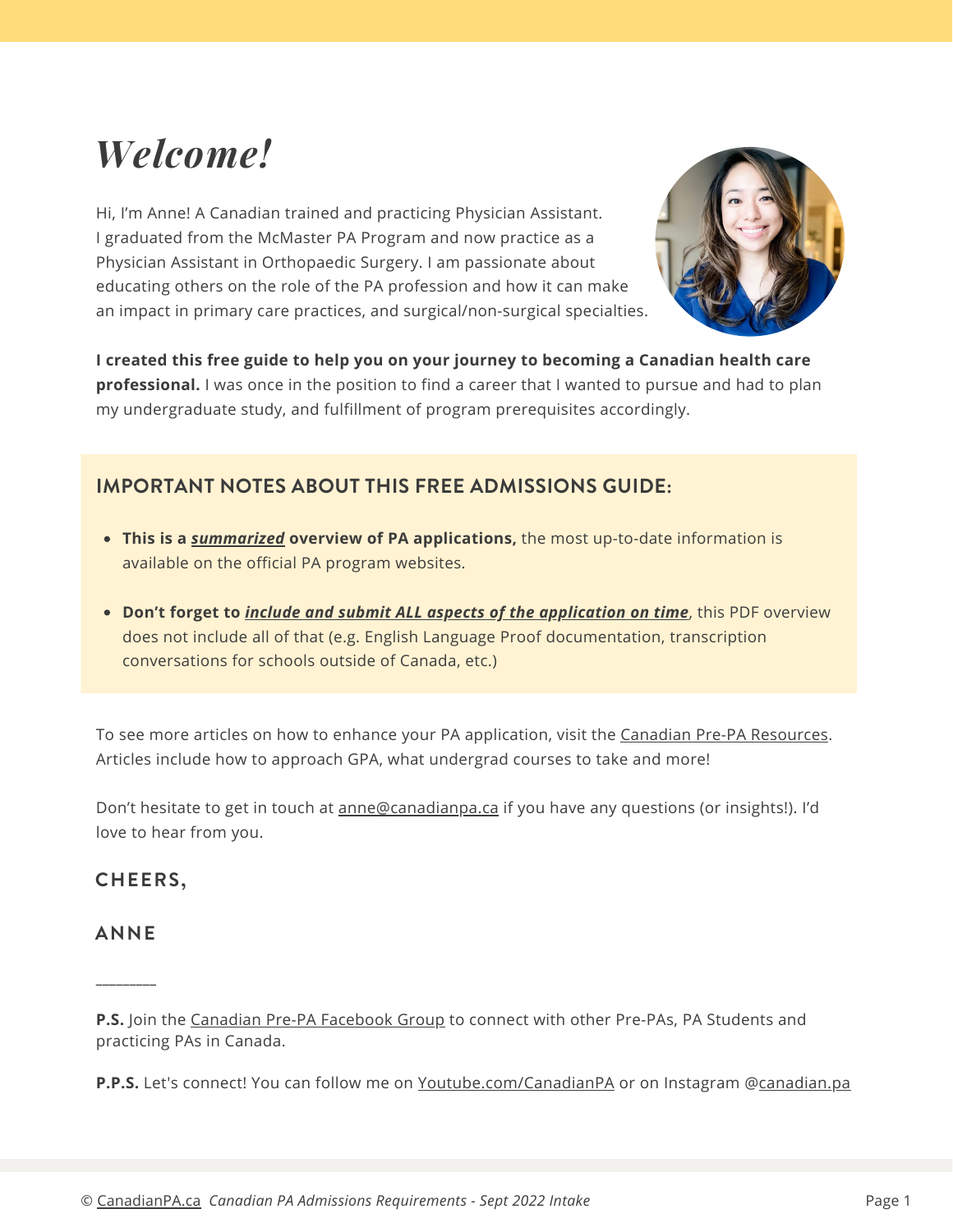# *Your PA School Audit*

To effectively go through this workbook, I recommend either 1) printing this off 2) fill out electronically by editing this PDF.

| <b>NAME:</b>                                                                                                                                                                                                                                                                                                                                                                    |                                                                                                                                                                                                                                |  |  |
|---------------------------------------------------------------------------------------------------------------------------------------------------------------------------------------------------------------------------------------------------------------------------------------------------------------------------------------------------------------------------------|--------------------------------------------------------------------------------------------------------------------------------------------------------------------------------------------------------------------------------|--|--|
| <b>UNIVERSITY:</b>                                                                                                                                                                                                                                                                                                                                                              |                                                                                                                                                                                                                                |  |  |
| <b>UNDERGRAD DEGREE:</b>                                                                                                                                                                                                                                                                                                                                                        |                                                                                                                                                                                                                                |  |  |
| # OF YEARS OF UNDERGRAD STUDY COMPLETED:                                                                                                                                                                                                                                                                                                                                        |                                                                                                                                                                                                                                |  |  |
| <b>OTHER NOTES ABOUT YOUR ACADEMIC/LIFE EXPERIENCE:</b>                                                                                                                                                                                                                                                                                                                         |                                                                                                                                                                                                                                |  |  |
|                                                                                                                                                                                                                                                                                                                                                                                 |                                                                                                                                                                                                                                |  |  |
|                                                                                                                                                                                                                                                                                                                                                                                 |                                                                                                                                                                                                                                |  |  |
| e.g. McMaster's Undergrad program is out of a 12.0<br><b>MY CURRENT GPA IS:</b><br>out of<br>scale. An 83% average is equal to 10 out of 12.                                                                                                                                                                                                                                    |                                                                                                                                                                                                                                |  |  |
| ON THE OMSAS SCALE,<br>THIS IS EQUIVALENT TO:                                                                                                                                                                                                                                                                                                                                   | IN MANITOBA,<br>THIS GPA IS EQUIVALENT TO:                                                                                                                                                                                     |  |  |
| out of 4.0                                                                                                                                                                                                                                                                                                                                                                      | out of $4.5$                                                                                                                                                                                                                   |  |  |
| Note: OMSAS is only used for Ontario PA programs. PA programs count ALL<br>undergraduate coursework (including other undergrad degrees you may have<br>done, summer coursework, and part-time studies).<br>e.g. From our example above, according to the OMSAS Undergraduate GPA Conversion<br>table, our 10 out of 12 GPA at McMaster converts to 3.7 out of 4.0 GPA on OMSAS. | ** Remember to calculate this based on your most<br>recent 60 credit hours<br>e.g. From our example above, according to the Manitoba<br>GPA Conversion scale, our 10 out of 12 GPA converts to 4.0<br>out of 4.5 Manitoba GPA. |  |  |
| WHICH PA PROGRAMS ARE YOU INTERESTED IN APPLYING TO?                                                                                                                                                                                                                                                                                                                            |                                                                                                                                                                                                                                |  |  |

University of Manitoba Masters of PA Studies

McMaster PA Education Program

PA Consortium (BScPA UofT)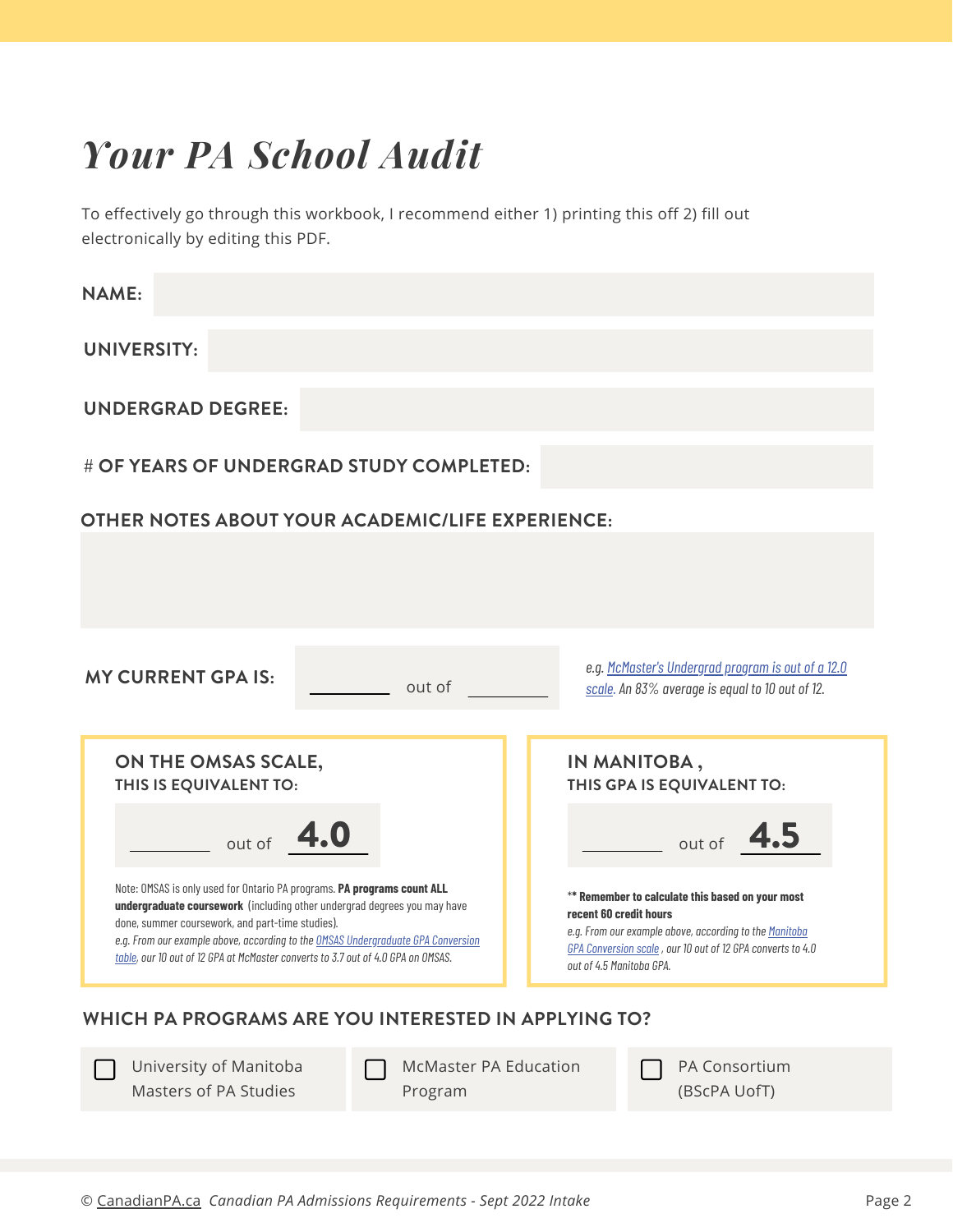### **ANSWERS TO FREQUENTLY ASKED QUESTIONS (FAQS)**

#### **Q. What is a Physician Assistant (PA)?**

**A.** PAs are highly skilled health care professionals educated in the medical model who practice medicine:

- They graduate from a Baccalaureate or Master's Degree program that may be affiliated with a medical school.
- PAs practise medicine under the supervision of a licensed physician within a patient-centred health care team.
- PAs can work in any clinic setting to extend physician services, complement existing services and aid in improving patient access to health care. Learn more at [canadianpa.ca.](http://canadianpa.ca/whatisapa)

#### **Q. How many PA programs are there in Canada?**

A. There are 3 Canadian PA programs in Canada as of 2022. This includes:

- McMaster PA Education Program
- Manitoba Masters of PA Studies
- PA Consortium (University of Toronto, NOSM, Michener Institute for Applied Health Sciences)

**Click here to see a list of PA programs and contact [information](http://canadianpa.ca/paprograms)**.

#### **Q. Does getting a Master's or Bachelor's in PA studies affect employment opportunities?**

**A.** Whether you obtain a Master's of Bachelor's of PA Studies DOES NOT affect your ability to obtain employment in the Canadian PA Job Market.

#### **Q. Who determines the class sizes of PA programs?**

**A.** Class sizes in Ontario are determined not by the programs, but by the Ministry of Training, Colleges and Universities.

#### **Q. What should I do next now that I understand PA admission requirements?**

**A.** Learn as much as you can about the PA profession (**history, scope of practice, [legislation](http://canadianpa.ca/whatisapa)**), read through **PA [profiles](http://canadianpa.ca/paprofiles)** and **virtual [shadowing](https://www.parsec.live/pashadowing.html)**, and go through **articles on how to strengthen your PA [application](http://canadianpa.ca/prepa)**.

#### **Q. Where can I connect with PA students, Other Pre-PAs and practicing PAs in Canada?**

**A.** Join the **Canadian Pre-PA Student Network [Facebook](https://www.facebook.com/groups/canadaprepa/) Group** - it is free to join!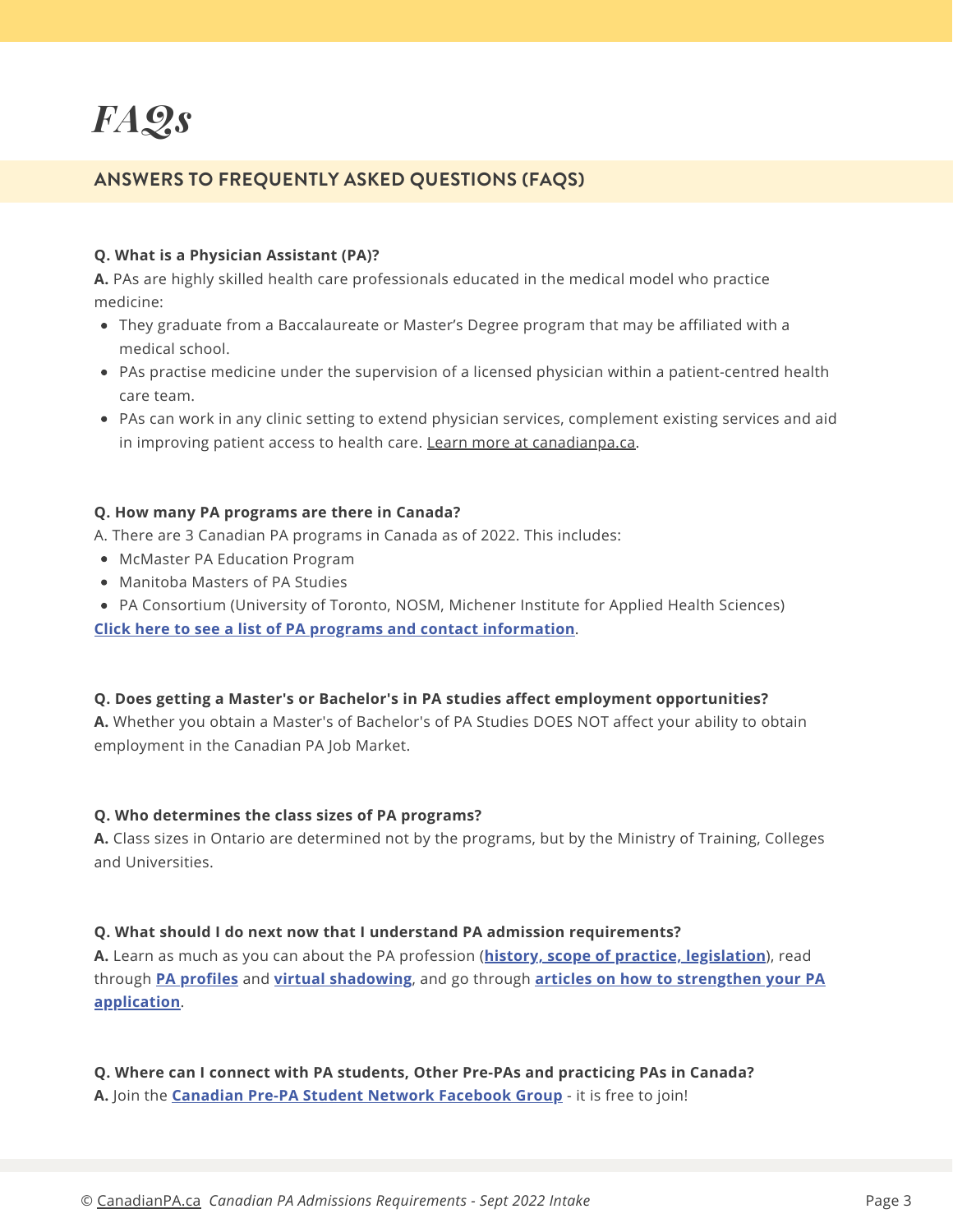# *Canadian PA Admissions*

## **COMPARISON CHART**

Information here is for reference purposes only. Always check the **official PA program [websites](http://canadianpa.ca/paprograms)** for the most up-to-date information on admissions.

|                   | <b>MANITOBA</b>                              | <b>MCMASTER</b>                                                                | <b>PA CONSORTIUM</b>                                                         |
|-------------------|----------------------------------------------|--------------------------------------------------------------------------------|------------------------------------------------------------------------------|
| <b>Location</b>   | <b>Winnipeg, MB</b>                          | <b>Hamilton, ON</b>                                                            | <b>Toronto, ON</b>                                                           |
| <b>Degree</b>     | <b>Master of PA</b><br><b>Studies (MPAS)</b> | <b>Bachelor of Health</b><br><b>Sciences in PA</b><br><b>Studies</b> (BHSc PA) | <b>Bachelor of Sciences</b><br>from University of<br><b>Toronto (BSc PA)</b> |
| <b>Class Size</b> | <b>15 students</b>                           | 24 students                                                                    | <b>30 students</b>                                                           |
| <b>Duration</b>   | ~ 2 years (96 weeks)                         | ~2 year program                                                                | ~2 year program                                                              |

# **OVERVIEW OF CANADIAN PA PROGRAMS**

## **SEPTEMBER 2022 INTAKE DEADLINES**

|                   | <b>MANITOBA</b>                                                                                                                                | <b>MCMASTER</b>                                                                                                                     | <b>PA CONSORTIUM</b>                                                                                                                        |
|-------------------|------------------------------------------------------------------------------------------------------------------------------------------------|-------------------------------------------------------------------------------------------------------------------------------------|---------------------------------------------------------------------------------------------------------------------------------------------|
| <b>Admissions</b> |                                                                                                                                                | I recommend starting to look into admissions in Fall 2021                                                                           |                                                                                                                                             |
| <b>Deadlines</b>  | <b>January 15, 2022</b><br>Deadline for Application<br>Submission through Faculty<br>of Graduate Studies (FGS),<br>Radius Portal. All material | Deadline 1: February 1<br><b>OUAC Application, transcripts</b><br>& supporting documentation<br>submitted to PA office              | Deadline 1: Jan 18, 2022<br>University of Toronto Online<br><b>Application through OUAC,</b><br>keep track of your OUAC<br>reference number |
|                   | must be submitted by that<br>deadline (MPAS<br>Supplementary application,<br>letters of reference,<br>transcripts, Police Check,<br>etc.)      | Deadline 2: March 4<br>Supplementary Application fee<br>due (\$125) access to supp.<br>application will be emailed<br>mid-February. | Deadline 2: February 1, 2022<br>1) <b>Transcripts</b> & Proof of<br>English Language Proficiency<br>2) All supplementary<br>documentation   |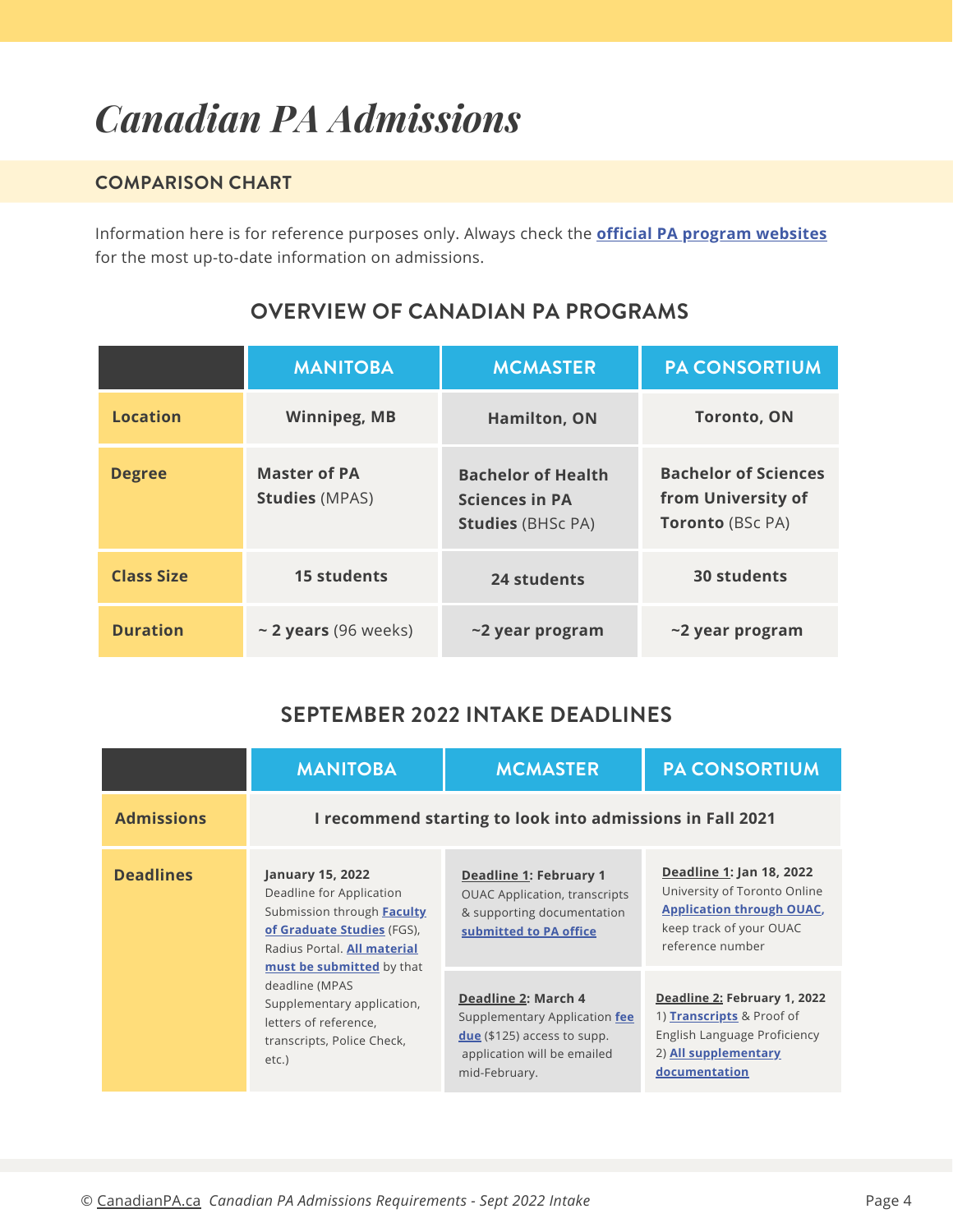# *Who Can Apply to PA School?*

## **COMPARISON CHART**

Admission requirements differ between schools, and may change from year-to-year.

# **PA SCHOOL ADMISSION REQUIREMENTS**

|                                                               | <b>MANITOBA</b>                                                                                                            | <b>MCMASTER</b>                                                                           | <b>PA CONSORTIUM</b>                                                                                                        |
|---------------------------------------------------------------|----------------------------------------------------------------------------------------------------------------------------|-------------------------------------------------------------------------------------------|-----------------------------------------------------------------------------------------------------------------------------|
| <b>Who can</b><br>apply?                                      | You MUST be a Canadian Citizen or Permanent Resident of Canada to<br>apply to any of the PA Programs in Canada.            |                                                                                           |                                                                                                                             |
| Minimum # of<br>years of Study<br>to Apply                    | <b>Graduate of 4-year</b><br><b>Bachelor's degree.</b><br>Students in 4th &<br>final year of study<br>can apply.           | 2 years of<br>undergraduate<br>study                                                      | Minimum 10 full-<br>year courses (20<br>half-year courses) OR<br>4 semesters of<br>undergrad study.                         |
| <b>Minimum</b><br>cumulative<br><b>GPA (cGPA) to</b><br>apply | Minimum 3.0 (out of<br>4.5 GPA scale)<br>calculated based on most<br><b>RECENT 60-credit hours of</b><br>study.            | 3.0 (out of 4.0 on<br><b>OMSAS scale)</b><br>on ALL undergraduate<br>coursework completed | 3.0 (out of 4.0 on<br><b>OMSAS scale)</b><br>for 2022-2023 admissions<br>cycle on ALL undergraduate<br>coursework completed |
| <b>Required</b><br><b>Coursework</b>                          | <b>Human Anatomy</b><br>٠<br><b>Human Physiology</b><br>٠<br><b>Biochemistry</b><br>$\bullet$<br>(online study acceptable) | <b>None</b>                                                                               | <b>None</b>                                                                                                                 |
| <b>Health Care</b><br><b>Experience</b><br><b>Hours</b>       | None required to apply                                                                                                     |                                                                                           | <b>Minimum 100 hours</b><br>(paid, volunteer or<br>placement, completed by<br>admission deadline)                           |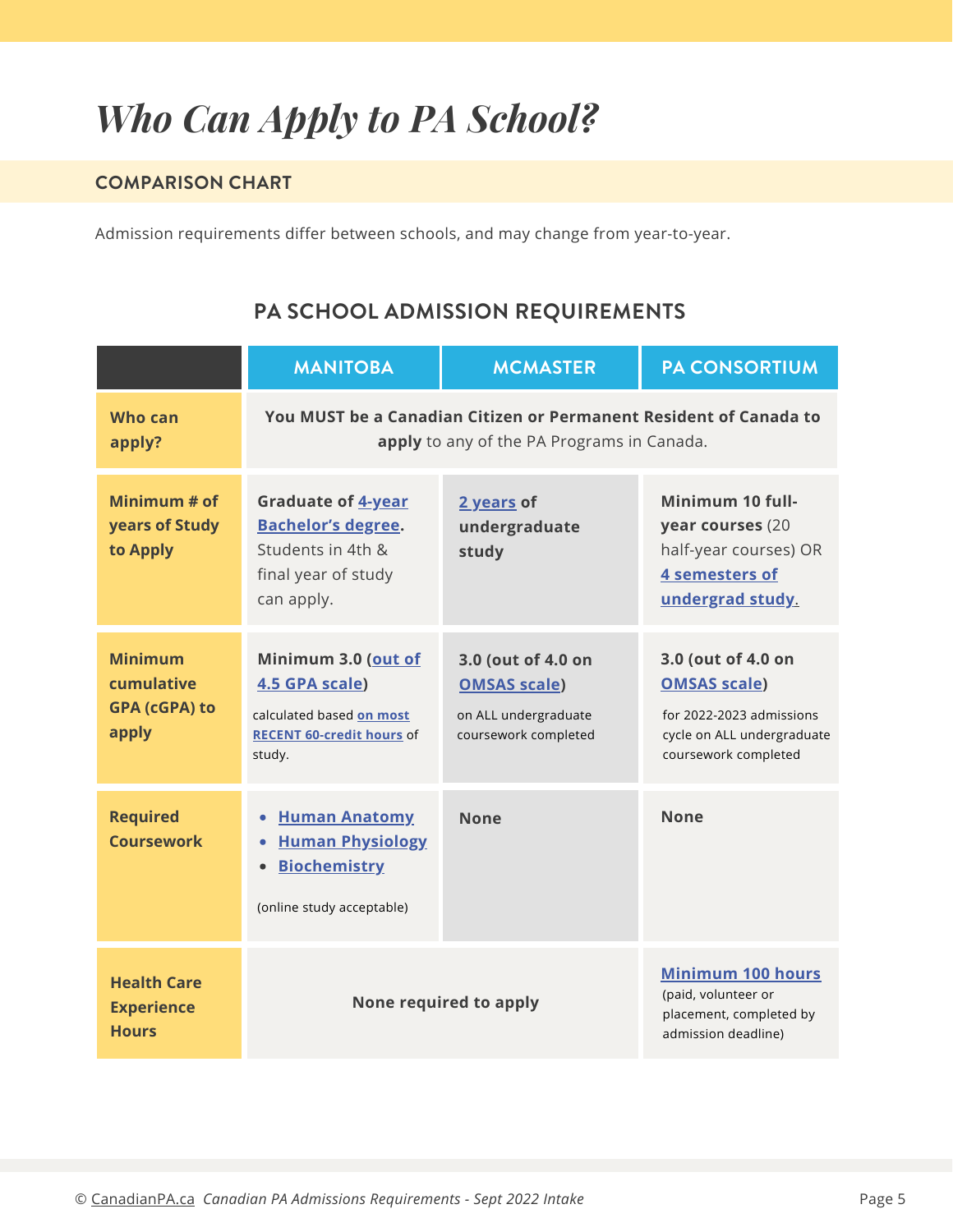# *Canadian PA School Admissions*

### **COMPARISON CHART**

# **PA SCHOOL APPLICATION PROCESS**

|                                                       | <b>MANITOBA</b>                                                                                                                                   | <b>MCMASTER</b>                                                                                                | <b>PA CONSORTIUM</b>                                                                                                                      |
|-------------------------------------------------------|---------------------------------------------------------------------------------------------------------------------------------------------------|----------------------------------------------------------------------------------------------------------------|-------------------------------------------------------------------------------------------------------------------------------------------|
| <b>Supplemental</b><br><b>Application</b>             | 1000-word written<br>$\bullet$<br><b>Statement of</b><br>Intent (SOI)<br><b>Complete online</b><br>situational<br>judgement test<br>(e.g. CASPer) | • Timed video and<br>written<br>supplemental<br>application (done<br>through Kira Talent<br>in previous years) | • Complete written<br><b>Supplemental</b><br>application -<br>answering questions on<br>health care experience<br>& mini-essay questions. |
| <b>Letters of</b><br><b>Reference</b>                 | <b>Two letters of</b><br>recommendation<br>required                                                                                               | • None required, any<br>submitted NOT<br>reviewed                                                              | <b>One Reference submits</b><br>an <b>Online Confidential</b><br><b>Applicant Reference</b><br><b>Form</b>                                |
| <b>PA School</b><br><b>Interview</b><br><b>Format</b> | <b>Multi-Mini Interview</b><br>$\bullet$<br><b>Panel Interview</b><br>$\bullet$                                                                   | <b>Multi-Mini Interview</b><br>(MMI)                                                                           | <b>Virtual Multi-Mini</b><br><b>Interview (vMMI)</b>                                                                                      |

#### **NOTES:**

#### **Q. Are PA program interviews virtual?**

**A.** In the past, the Multi-Mini Interview was in-person. Due to the recent COVID-19 pandemic, the interviews went virtual for the first time for the 2020-2021 PA School Admissions Cycle. PA programs will indicate on their websites and/or communicate to applicants directly what the format of PA school interview will be.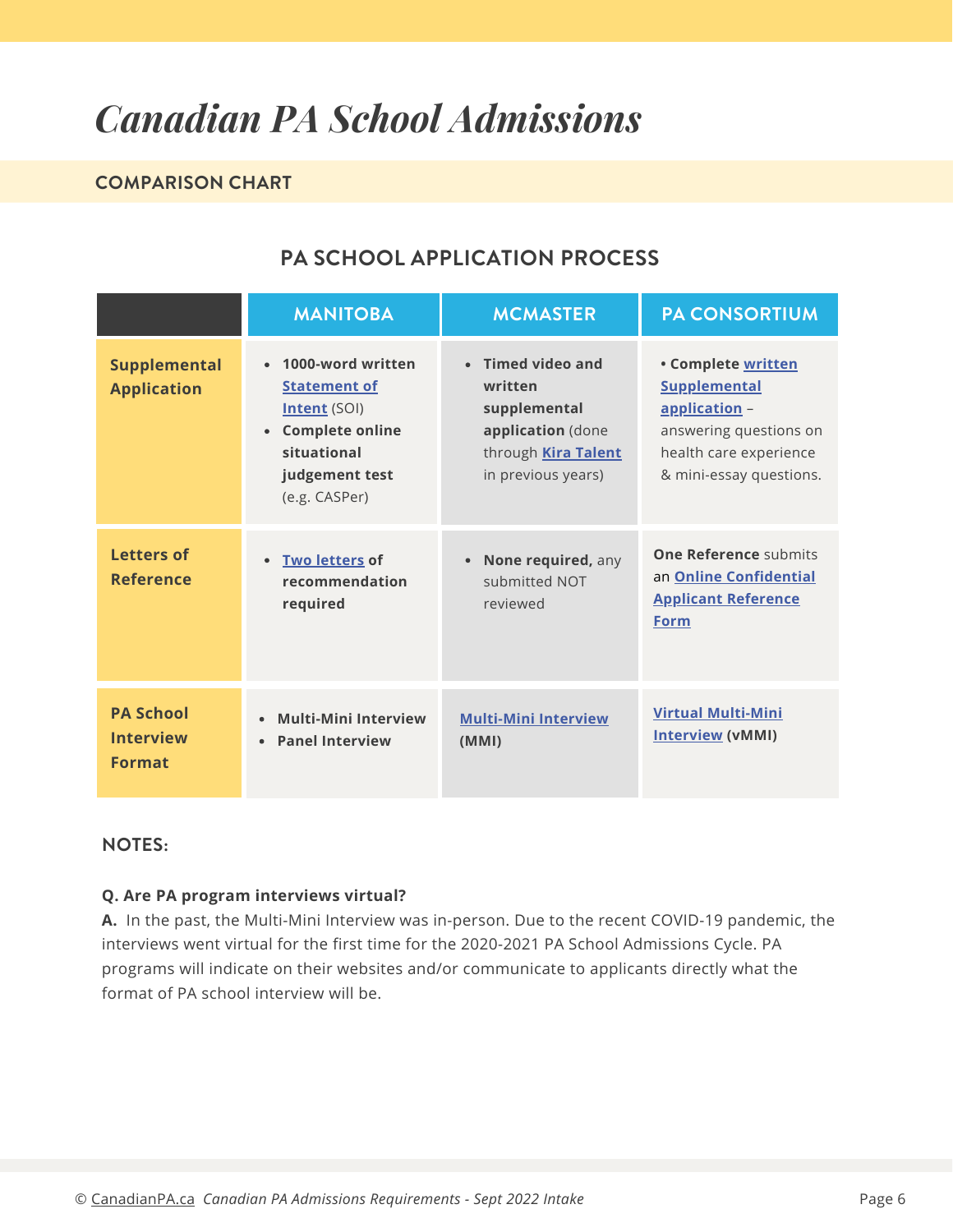# *Canadian PA School Admissions*

## **COMPARISON CHART**

# **SAMPLE PA SCHOOL ADMISSION TIMELINES**

|                                                                                          | <b>MANITOBA</b>                                                                                                                                                                                                                                                                                       | <b>MCMASTER</b>                                                                                                                                                                                                                                                                              | <b>PA CONSORTIUM</b>                                                                                                                                                                                                                                                                                                                                                                                                              |
|------------------------------------------------------------------------------------------|-------------------------------------------------------------------------------------------------------------------------------------------------------------------------------------------------------------------------------------------------------------------------------------------------------|----------------------------------------------------------------------------------------------------------------------------------------------------------------------------------------------------------------------------------------------------------------------------------------------|-----------------------------------------------------------------------------------------------------------------------------------------------------------------------------------------------------------------------------------------------------------------------------------------------------------------------------------------------------------------------------------------------------------------------------------|
| <b>Admission</b><br><b>Timelines</b><br>Note: Specific dates<br>may vary year to<br>year | · January: Submit ALL<br>documentation<br>including online<br>application<br>• Late February: PA<br>school interview invites<br>released<br>• mid-March: MMI<br>invitations sent out<br>• Early to mid-April:<br>Virtual Interviews take<br>place<br>. End of April: Offers of<br>acceptance sent out | • Feb 1: Submit OUAC<br>Form 105 & all<br>transcripts<br>· Feb 21: Access to<br>supp. app released.<br>· 1st week of April:<br>MMI Invites sent out<br>• Early May: MMIs take<br>place<br>. Mid-May: Offers of<br>acceptance sent<br>· Sept 2022: Successful<br>applicants begin PA<br>cycle | · January 15: Complete<br><b>UofT Online Application</b><br>(OUAC)<br>· February 1: Submit<br>Transcripts and Proof of<br>English Language<br>Proficiency; and submit<br><b>ALL supplemental</b><br>documentation.<br>· Early April: MMI<br>Invites sent out.<br>• Early May: MMIs take<br>place<br>. Mid-May: Notice of<br>acceptance sent out to<br>students<br>· Sept 2022: Successful<br>applicants begin PA<br>school cycle. |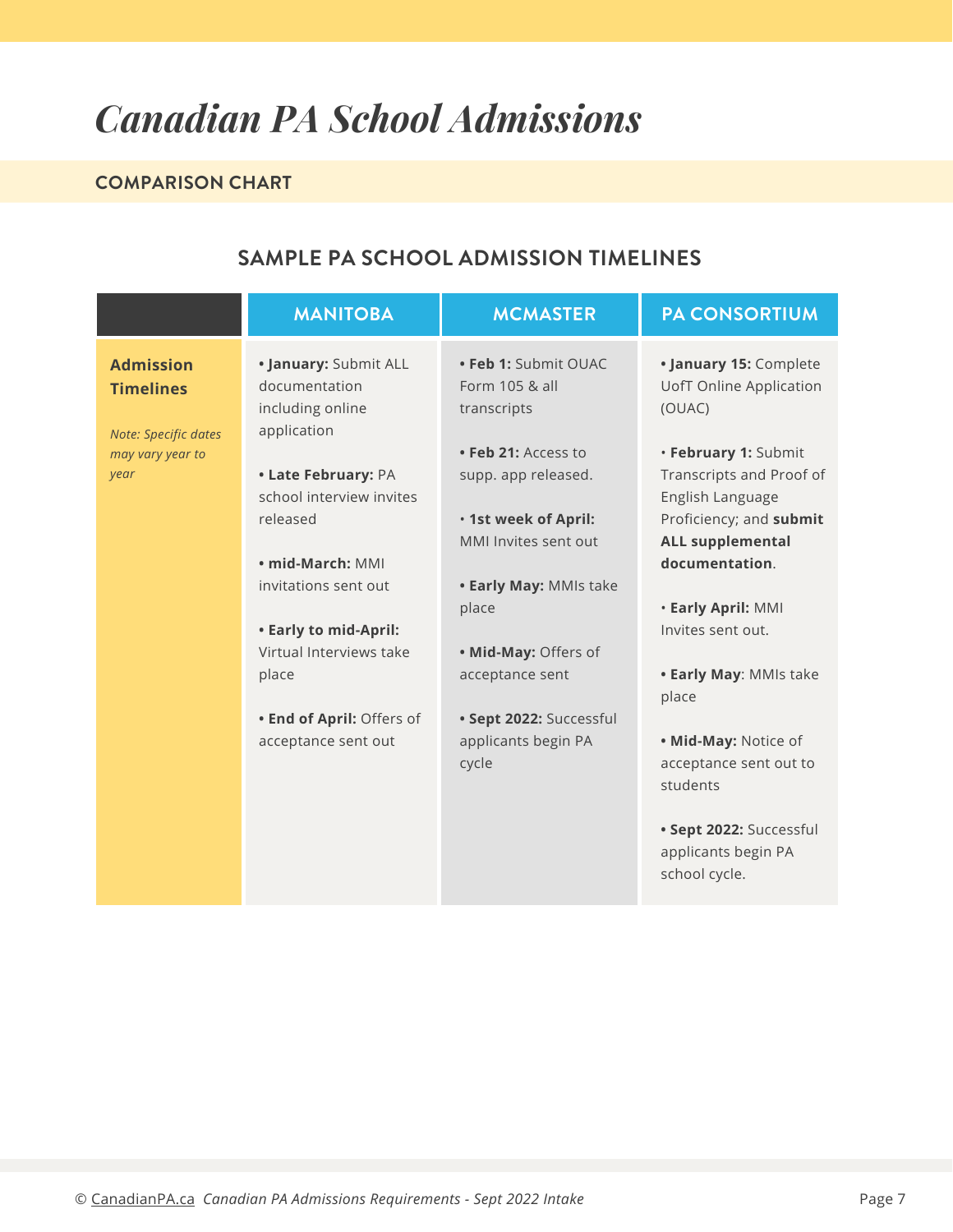# *Canadian PA School Admissions*

## **COMPARISON CHART**

# **COMPETITIVE PA APPLICANT ATTRIBUTES**

|                                                         | <b>MANITOBA</b>                                                                                                                                                                         | <b>PA CONSORTIUM</b>                                                                                                                                                                                                                                                                                                                                                                                                                                                    |
|---------------------------------------------------------|-----------------------------------------------------------------------------------------------------------------------------------------------------------------------------------------|-------------------------------------------------------------------------------------------------------------------------------------------------------------------------------------------------------------------------------------------------------------------------------------------------------------------------------------------------------------------------------------------------------------------------------------------------------------------------|
| <b>Preferred</b><br><b>Admission</b><br><b>Criteria</b> | • GPA of 3.5 or better<br>is competitive (out<br>of 4.5 GPA scale)<br><b>Microbiology and</b><br>$\bullet$<br>Psychology are<br>asset courses and<br>would enhance your<br>application. | • One full-course equivalent of: Human<br>Anatomy<br>Recent health care experience hours (within<br>$\bullet$<br>last 5 years)<br>• Direct hands-on experience in a clinical setting<br>Paid position as a health care provider<br>$\bullet$<br><b>Current resident of Ontario</b><br>$\bullet$<br>Resident (as an adult) in a northern or rural<br>$\bullet$<br>community (Rurality index of 40 or more,<br>outside of Ontario, Rural = population of <<br>$15,000$ ). |

#### **NOTES:**

#### **Q. Does McMaster outline any Preferred Admission Criteria?**

**A.** No, they do not specify any preferred admission requirements.

#### **Q. Are these preferred admission criteria required to get into PA programs?**

A. These are NOT required, and there are many examples of PA applicants of those who got in without those requirements!

#### **Q. Where can I see statistics of previous successful Canadian PA school applicants?**

**A.** In our [Canadian](https://www.facebook.com/groups/canadaprepa/) Pre-PA Student Network [Facebook](https://www.facebook.com/groups/canadaprepa/) Group (which is free to join!), we have [infographics](https://www.facebook.com/groups/1279122405459500/media/albums) uploaded of past successful a pplicants.